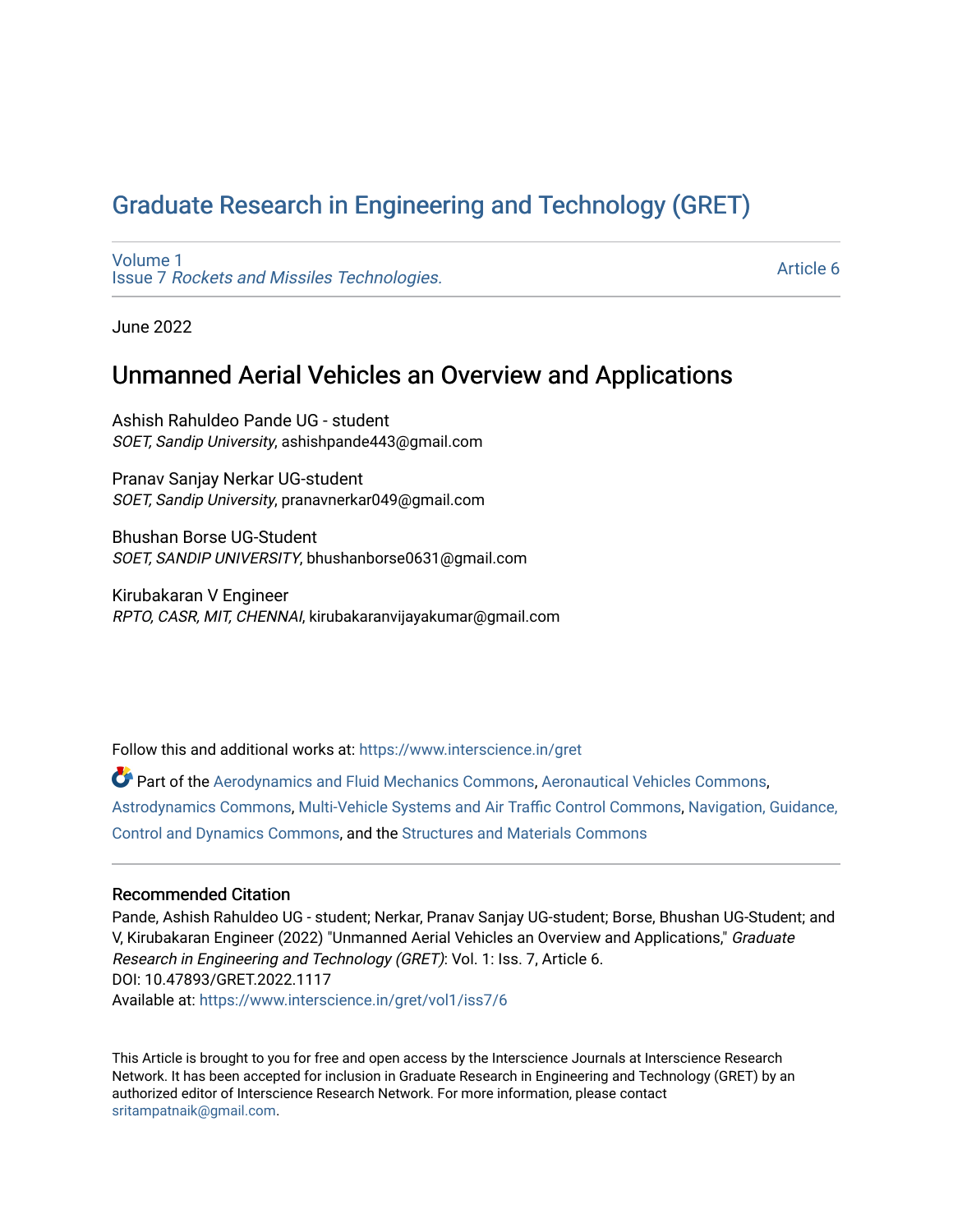## **Unmanned Aerial Vehicles an Overview and Applications**

Ashish Pande<sup>1</sup>, Pranav Nerkar<sup>2</sup>, Bhushan Borse<sup>3</sup>, Kirubakaran V<sup>4\*</sup>

1,2,3Graduate, Department of Aerospace Engineering, Sandip University. Nashik, Maharashtra, INDIA, <sup>4</sup>Lead Maintenance Engineer, RPTO, CASR, MIT, Chenna, Tamil Nadu, INDIA Corresponding Author Email: kirubakaranvijayakumar@gmail.com

#### **Abstract**

**A drone that is not manned Automated vehicles are rational admirers of the latest planes, and they're always looking for ways to improve. Wartime and reexploration capabilities are the primary emphases of the current generation of UAVs, leaving the existing market impacted by UAV technology unaffected. UAV technology has a wide range of current uses, ranging from emergency response to media to agriculture to communications experts. However, the adaptable unmanned aerial vehicle is not yet available to the general public. As a result, a UAV that can carry a wide range of flexible tools should be light and lightweight. In commercial applications, UAV technological ideas and adaptable components may be a strong instrument, and they can help define the future of aviation. It is possible to categorize "drones" depending on their "applications," such as photography, aerial mapping, surveillance, and so on. However, the easiest way to classify 'Drones' is to use aerial platforms. Drones may be classified into four broad categories based on the sort of airborne platform they employ.**

*Keywords: Unnamed Aerial Vehicles, Drones, Propellers, applications, technology*

#### **I. Introduction**

As the name suggests, an unmanned or uncrewed aerial vehicle (UAV) is an aircraft that doesn't have a human pilot or crew on board. Adding a ground-based controller and communication systems to an unmanned aircraft system (UAS) makes use of unmanned aerial vehicles (UAVs). There are a variety of ways in which unmanned aircraft (UAVs) can be operated, including remotely piloted aircraft (RPA) and totally autonomous aircraft without any human intervention. For military operations too "dull, unclean, or dangerous" for humans, UAVs were initially developed in the twentieth century. By the twenty-first century, they had become a key part of most militaries. Many non-military applications have benefited from the advancements in control technology and the subsequent decrease in their price. For example, drones can be used for everything from aerial photography to product delivery to law enforcement to infrastructure inspection to science to smuggling and even racing. This flying robot may be operated remotely or autonomously utilizing softwarecontrolled flight plans in its embedded systems, which work in concert with onboard sensors and a global positioning system (GPS). The quadcopter is one of

the most widely used and relevant drones today. The quadcopter was first launched a few decades ago, and quadcopter research has increased as a result of the need for aircraft with more manoeuvrability and hovering ability. Quadcopters' four-rotor architecture makes them simple to construct while still ensuring their high levels of reliability and manoeuvrability.



Efforts to improve multi-craft communication, environmental exploration, and manoeuvrability are all ongoing efforts to improve the capabilities of quadcopters. In the future, quadcopters will be able to do advanced autonomous missions that are currently impossible with other vehicles.

#### **II. U.A.V. Propulsion Technology**

To get a UAV in the air and fly in any direction or navigate at any altitude, the propulsion system (motors, electric speed controls, and propeller) is an integral part of drone technology. Motors with quadcopter and propeller operate in pairs, as well as two left-wing engines (CW Propellers) and two anticlockwise engines (CC Propellers) (CCW Propellers). Drone motor mode is determined by aircraft controller and electric speed controllers (ESC). Among the most advanced components found in high-performance UAV drone propulsion systems are the following:

#### **Quadcopter**



A quadcopter multirotor, drone, quadrotor, is a simple mechanical vehicle which having four arms, and there is a motor attached to a propeller in each arm. Multi copters have 3,6,8 arms are possible, but it works on principal as quadcopter. Two rotors will run in anticlockwise, and other two will rotors run in clockwise direction. Aerodynamically Quadcopters

**Graduate Research in Engineering and Technology (GRET): An International Journal ISSN 2320 – 6632, Volume-1, Issue-7**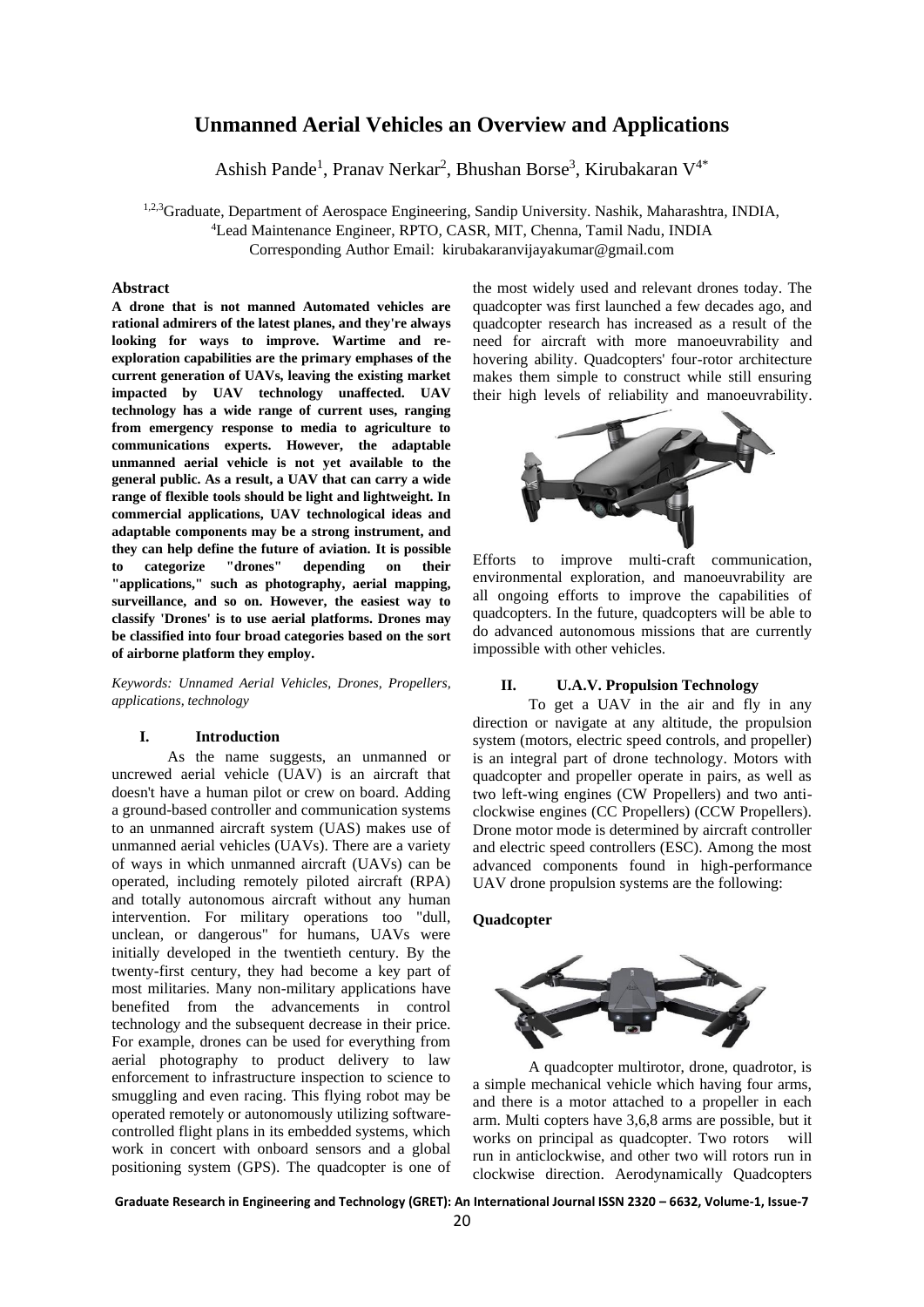are unstable, and there is a requirement of flight computer which can change our commands to commands that can change the speed (RPMs) of the propellers which produces expected speed or motion.

It is different from the Helicopters /fixed wing aircrafts which generates lift and fly. In aircrafts lift generated with the help of wings on the other hand in quadcopter propellers helps to generate the lift. In helicopter main rotor used to generate lift, and main rotor also have the ability to control pitch as well as to control Yaws.

The concept of quadcopter is net new .it was firstly designed in 1920s and 1930s, but it gives the bad performance and high instability in surrounding it required lot of inputs from pilot. When the advance technology of electronic department in, flight control computers, smaller microprocessors, brushless motors, batteries, cameras, accelerometers and GPS systems had made it possible to fly quadcopters. The simple format of quadcopters has made it to use in photographic and videographic field.

#### **1.Shape of Frame of U.A.V. (Quadcopter)**

The shape of the frame is determined by the arrangement of its arms. We'll concentrate on the most common 4-arm configurations. Other arrangements for four arms, such as V-tails or + frames, include more or fewer arms. Today, the following are the most often utilised layouts:

**1.1 H Shape**: This is the side of the frame that looks



like an H. The arms protrude forth from the body in a direct line. This usually results in a longer body portion to avoid the blades coming into contact with each other. The fact that these frames are so large and the motor position is less flexible for a decent moment of inertia makes them less frequent (due to the long arms).

**1.2 X Shape**: As the name implies, this is the type of frame that looks exactly like an X, as the name says. There is an identical distance between each motor. As a result, you'll get the best overall performance, since each motor is working at full capacity. Having the arms angled means that the body can be smaller because it doesn't need as much length to separate the arms.

**1.3 Hybrid X:** is a bit of an overstatement. This style of frame combines the best features of the H and X frames. There is more room in the X frame, which has better arm placement, and you get a longer body. The Impulse RC Alien has a similar setup.

**1.4 Stretched X**: The primary goal of an extended X is to separate the front and back propellers. You can imagine either an X that has been pressed from the sides or an X with a bit added to the middle, depending on your preference. The front and rear propellers will have less of an impact on each other because of the shape of this frame. High-speed manoeuvrability is one of the primary objectives. These frames must often be fine-tuned in order to fly properly because of the uneven distribution of force over the mass.

**1.5Square**: This sort of frame is basically an enclosed version of the X Frame. In other words, you're using material to link the arms together at the points where the motors meet. Similar to the way you'd square off an X.

#### **2. Components of U.A.V. (Quadcopter)**



#### **2.1 Quadcopter Frame**:

The TBS Oblivion is the most obvious frame that does this. Strength is a major benefit of this type of frame. With this comes additional weight and surface area that is used to enhance drag. United Autonomous Vehicles (Quadcopter) A quadcopter's framework This is the framework in which the rest of the components fit. In order to distribute the drone's centre of gravity, it serves as a skeleton for various components. Quadcopter frames having a minimum of three propeller fitting gaps are used in many drone designs.

#### **2.2 Motors**:

The propeller rotates only with the help of motors. This increases the drone's propulsion thrust. Still, the number of propellers and motors should be equal. The controller can easily rotate the motors because of the way they are mounted. The direction of the drone is more controlled because of their rotation. The efficiency of a drone is directly related to the motor it uses.

#### **2.3 Electronic Speed Controller (ESC):**

Different parameters like voltage and current, thrust and weight-to-thrust, power and performance must be checked very carefully. etc. etc. With an ESC, the motor's speed can be varied by means of an electronic

**Graduate Research in Engineering and Technology (GRET): An International Journal ISSN 2320 – 6632, Volume-1, Issue-7**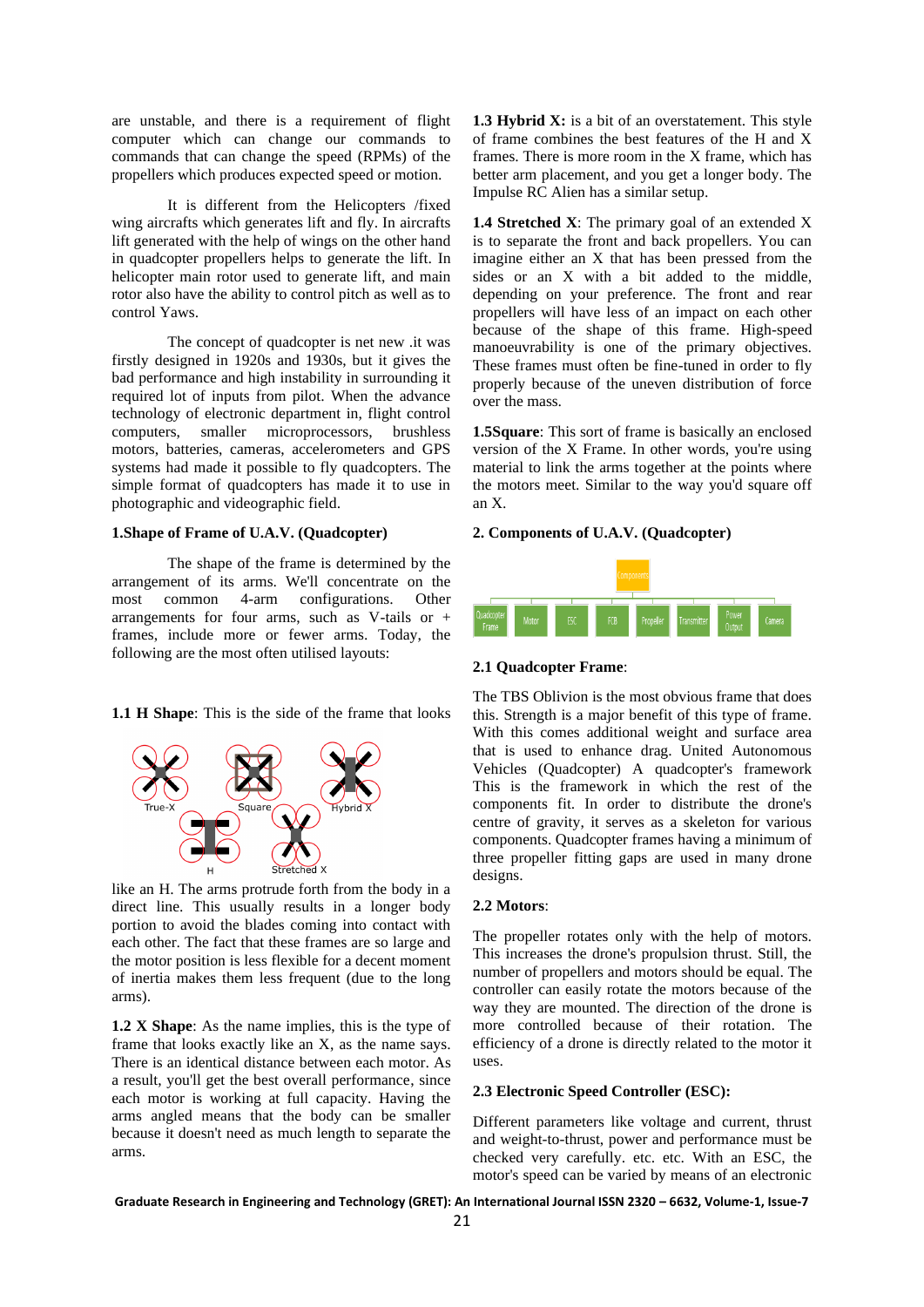control board. A dynamic brake is also a function of this device. The ground pilot can use this component to get an idea of how high the drone is flying. For this, all the motors' power consumption can be measured. The power stores are known to be depleted at higher altitudes.

## **2.4 Flight/Board Control:**

In the event that the drone needs to return to its takeoff position on its own, the flight board keeps a record of the location. Return to home is the technical term for this feature. It also determines and calculates the drone's height with respect to the quantity of electricity it consumes.

## **2.5 Propellers**:

Propellers are fifth on our list. Because they are bladelike structures, propellers produce a variety of air pressures. The air pressure differential between the top and bottom of the rotors is reduced by the speed of the propellers. Lift was provided via low pressure on the top and bottom propellers of the drone.

## **2.6 Transmitter**:

It use radio waves Channels are used to control the main communication system of a drone. In order to control a drone in a steady motion, each channel has its own unique frequency. The drone should have at least four channels.

## **2.7 Batteries, Electronic & Power Distribution:**

Cables for powering batteries, electronics, and other devices: The battery is by far the most significant component for generating electrical power. For all connections that are connected to a frame structure via wires, it manages power/energy. For a long time, power output was provided by nickel metal hybrid/nickel cadmium batteries; nevertheless, the use of lithium batteries is growing rapidly. Lithium batteries have a higher energy density than Nickle Cadmium and Nickle Metal Hybrid batteries.

## **2.8 Camera**:

It is common to use a camera to take images and record video. To ensure a positive user experience, the camera should be selected by the operator based on their budget. Wedding photo shoots, thermal imaging, and video visualisation are just a few of the many uses for these devices.

## **Forces Acting on U.A.V. (Quadcopter)**

Gravity's force is weight. It moves toward the centre



of the Earth in a downward motion. In air travel, lift refers to the force that applies at a right angle to the path of motion. When air pressures vary, the result is an upward lift. Flight machines are propelled by thrust, which is the force that drives them forward. Thrust is generated by engines. The force that acts in the opposite direction of motion is known as drag. Friction and air pressure differences are the primary causes of drag. Quadcopter drones have rotors that mimic the appearance of wings. The quadcopter drone is propelled into the air by pulling on the air and turning rapidly. Assuming the lift and gravity are equal, the net force is zero, and the quadcopter remains in the air. The quadcopter can only go in the direction of the directed thrust. The Drone's height decreases as lift declines.

## **Setup for a Drone Flight**

The polarity of the rotation of two adjacent motors is reversed. - The same direction of rotation is shared by two opposing motors. For instance, the clockwise rotation of motors 1 and 3 is demonstrated. In contrast, motors 2 and 4 revolve in the opposite direction. Physical theory asserts that the net force exerted on a body should have zero stability. As a result, a net Torque would be generated, forcing the Quadcopter drone to rotate as a whole if all of its rotors rotated in the same direction.

## **Taking Off:**

To get off the ground, you need a Net up Force. The engines produce higher pressures than gravity, which causes the drone to move.

## **Moving on:**

Understanding how drones move is easy. First, the engines build the elevator. Second, the height should be equal to the gravitational force in the system.

## **Roll:**

To turn Left, the elevator is elevated to the right. The drone should also lower the altitude to the left.

## **Voice:**

Making the drone move (straight) towards you. The power used in the rear motors is increasing. This produces a net-forward force that makes the Drone's nose face down. You should also reduce the power applied to the previous two motors to keep the angular pressure secure.

## **Yaw:**

To make a drone Yaw (rotate) clockwise. You must raise the elevator to the anti-clockwise motors. You should also lower the elevator to rotating motors following the clock.